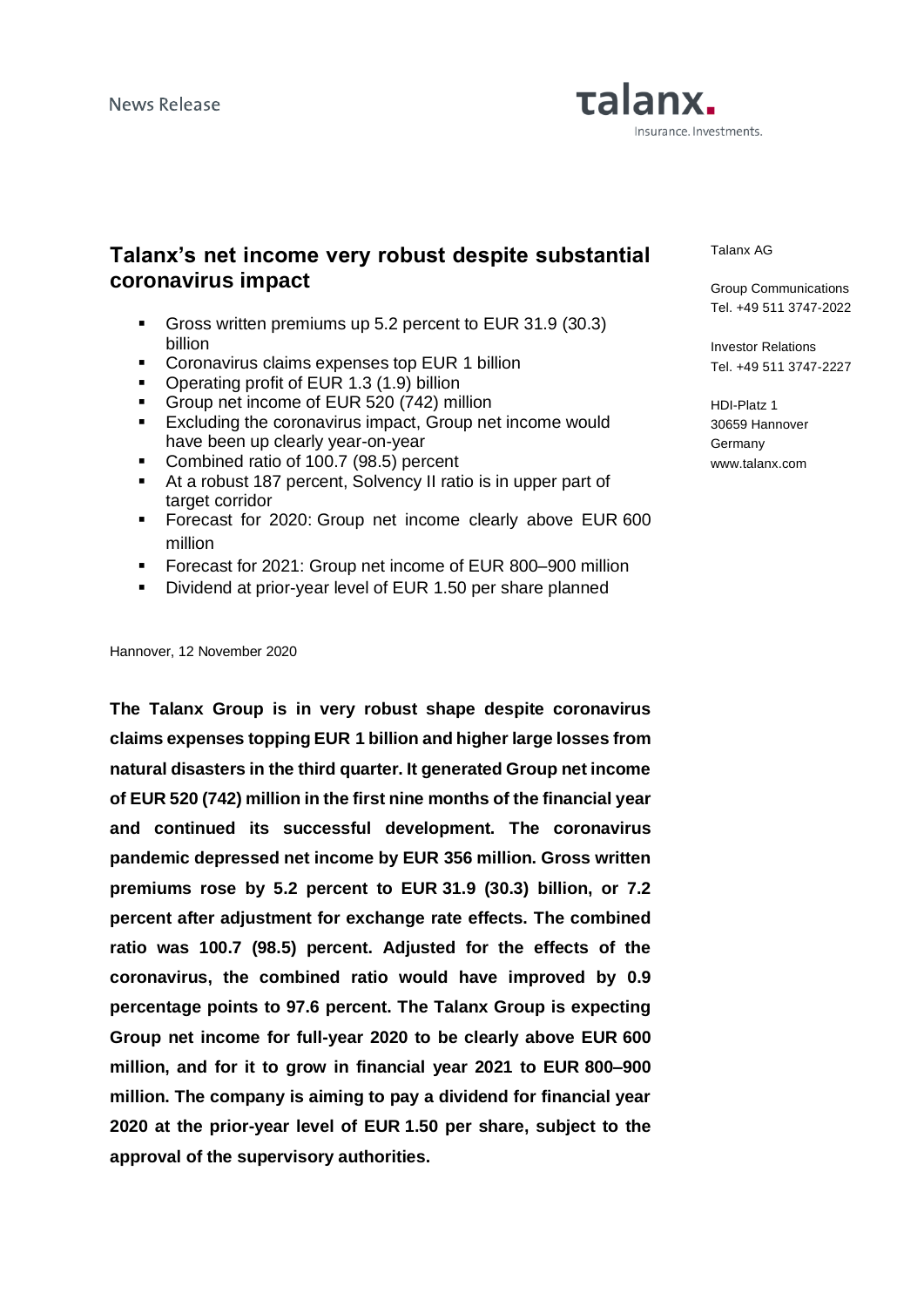

"The coronavirus pandemic is and remains a challenge", said Torsten Leue, Chairman of Talanx AG's Board of Management. "Luckily we are seeing profitable growth and are in robust shape. Group net income is impressive given the pandemic and the high level of losses seen in the hurricane season. A better overview of pandemic-related expenses means we are now able to issue an earnings forecast: we are confident both for the coming months and for next year. We are expecting Group net income for 2020 to be clearly above EUR 600 million and for it to grow in 2021 to EUR 800–900 million. In addition, we are confirming our medium-term Group targets for the period up to 2022. We are maintaining our dividend strategy and are aiming to distribute the same amount as in the previous year."

The ongoing improvements being made in the divisions paid off again in the nine-month period. Industrial Lines is continuing to enhance its profitability. The Retail Germany Division produced good results with its "KuRS" programme excluding coronavirus expenses. The Retail International Division almost matched its prior-year result despite negative exchange rate effects.

In total, losses from the pandemic in the first nine months of the year amounted to EUR 1,058 million. Other negative effects relate to investments (EUR 170 million) and provisions for future premium decreases (EUR 104 million). By contrast, the coronavirus led to improvements of EUR 156 million at individual lines due to lower losses and other effects.

At EUR 1.6 (0.8) billion, large losses were twice as high as in the prioryear period. EUR 1,149 million of this amount was attributable to reinsurance and EUR 452 million to primary insurance. Large losses exceeded both the nine-month budget of approximately EUR 1,020 (900) million and the full-year budget of EUR 1,335 (1,190) million. Due to the coronavirus pandemic, they primarily related to business interruption,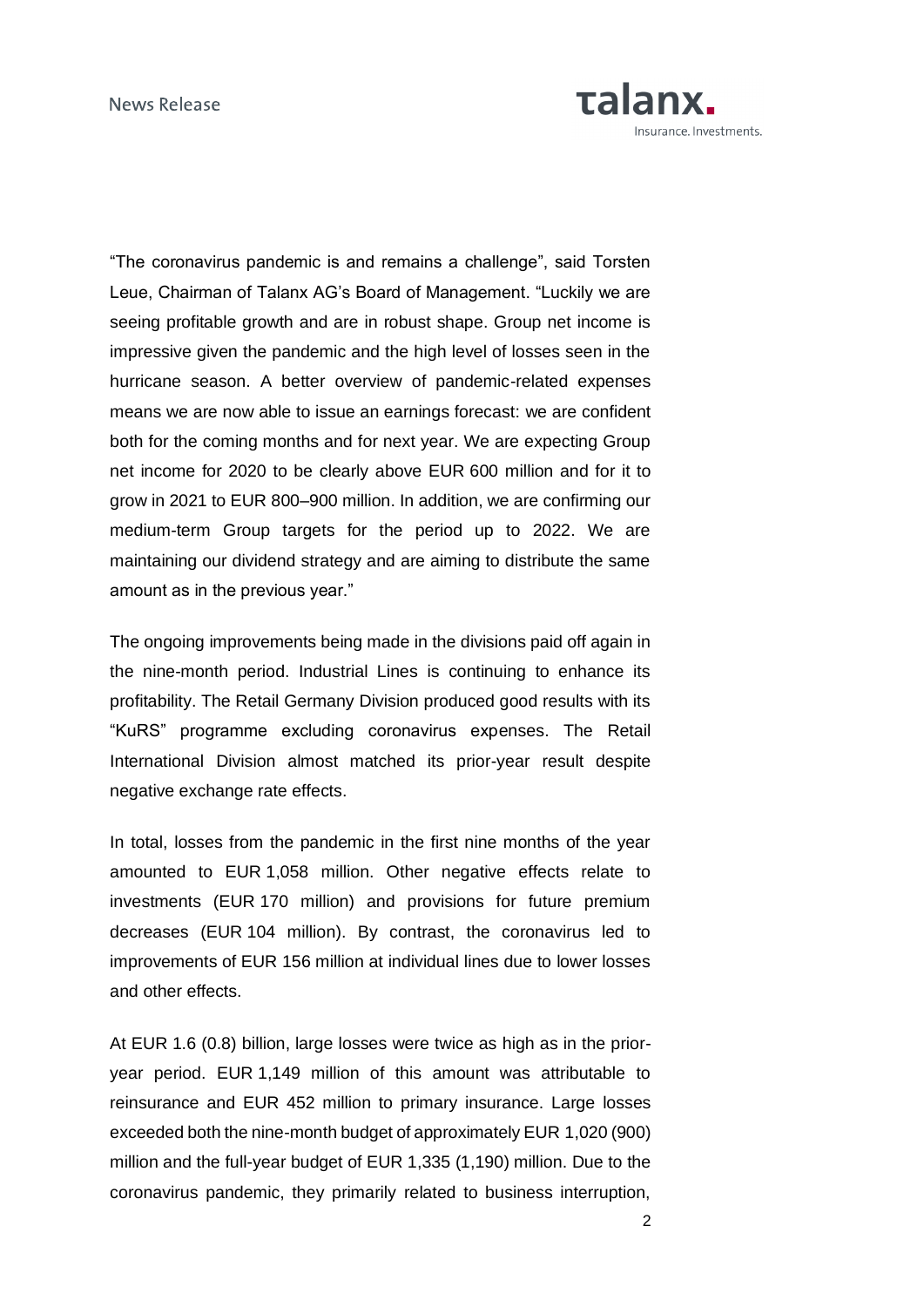

event cancellations and credit insurance. At EUR 899 million, large coronavirus losses were far greater than losses from natural disasters, although the latter were also higher than in the prior-year period at EUR 507 (455) million. The largest losses from natural disasters were caused by Hurricane "Laura" (EUR 103 million), Hailstorm "Derecho" (EUR 84 million) and Tornado "Nashville" (EUR 47 million) in the USA.

Net coronavirus expenses of EUR 842 million impacted operating profit, which amounted to EUR 1,291 (1,863) million. The underwriting result fell by more than 50 percent due to the coronavirus to EUR –1,972 (–1,282) million. Net investment income fell slightly to EUR 3.1 (3.2) billion, partly as a result of continuing extremely low interest rates. Excluding transitional measures, the Solvency II ratio as at 30 September 2020 was a robust 187 (30 June 2020: 191) percent, in the upper part of the target corridor.

## *Third quarter: Improved combined ratio*

In the third quarter, gross written premiums rose by 4.7 percent to EUR 9.9 (9.5) billion. The underwriting result was EUR –843 (–574) million due to the coronavirus. The combined ratio improved to 99.7 (100.4) percent. Without the impact of the coronavirus, it would have been 97.8 percent. Net investment income rose by 8.9 percent to EUR 1.3 (1.2) billion, largely as a result of realising hidden reserves to finance the *Zinszusatzreserve* (ZZR – additional interest reserve). Operating profit (EBIT) dropped to EUR 546 (619) million and Group net income to EUR 194 (265) million.

#### **Industrial Lines: Rise in premiums due to specialty business**

Gross written premiums in the Industrial Lines Division rose by 6.9 percent to EUR 5.2 (4.9) billion. Adjusted for exchange rate effects, the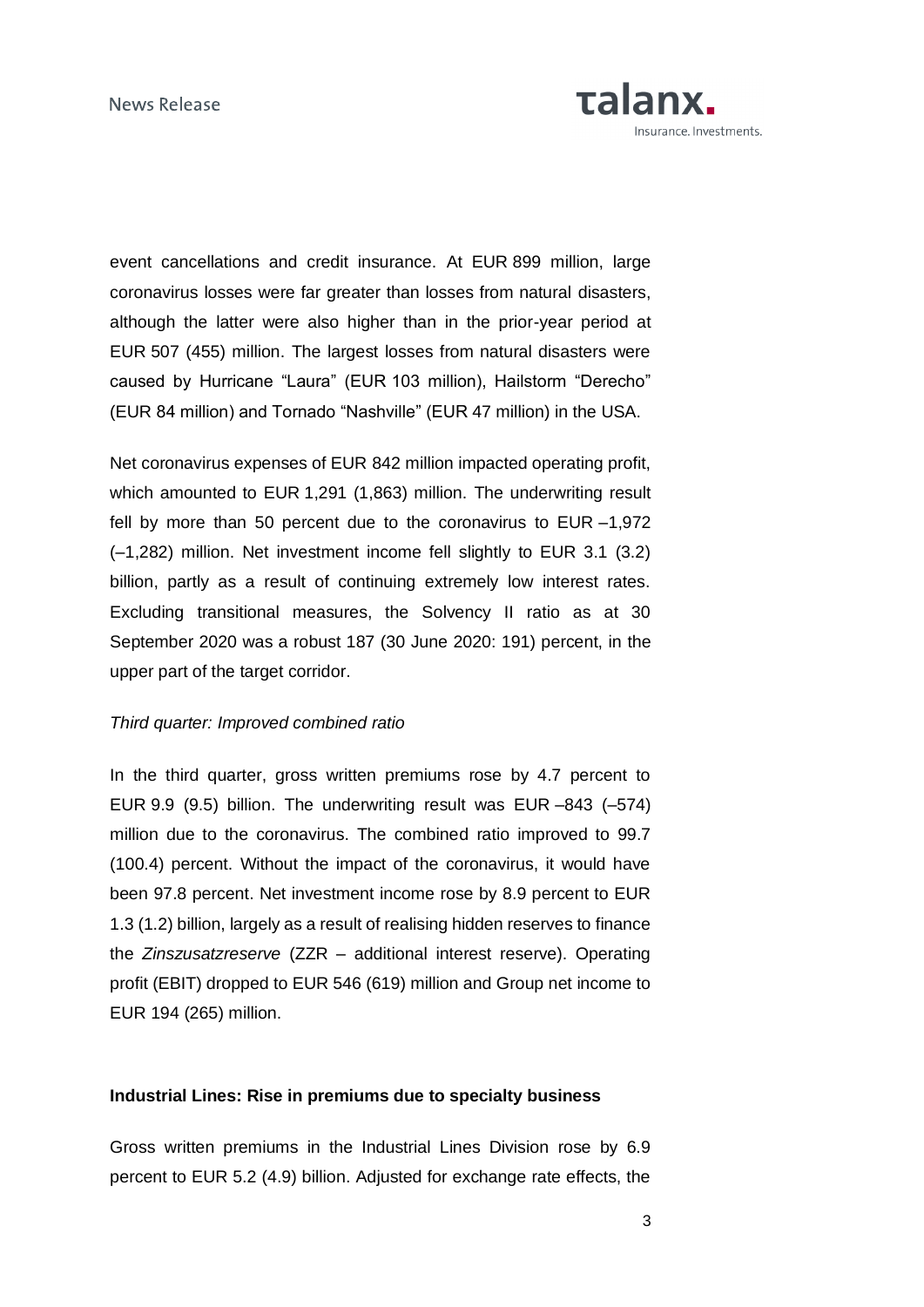

increase was even higher, at 8.1 percent. HDI Global Specialty SE was the main growth driver. Provisions of EUR 59 million were recognised as of the end of the quarter for the expected negative impact of the coronavirus on earned premiums in the current financial year.

Coronavirus claims of EUR 129 million led to the large loss budget being overshot. The full-year large loss budget for Industrial Lines (EUR 301 million) had already been exceeded by EUR 20 million as of the end of the third quarter. This also had a negative impact on the segment's underwriting result and combined ratio. The underwriting result for the first nine months of the year was EUR –107 (–30) million, while the combined ratio was 104.8 (101.4) percent. Adjusted for the effects of the pandemic, the combined ratio would have been 98.3 percent. One key driver here was the successful profitabilisation of the fire insurance via the now-completed "20/20/20" programme. After adjustment for the effects of the coronavirus, the combined ratio for this line improved to 99.9 percent. As a result, the full-year 2020 goal of a combined ratio of approximately 100 percent for fire insurance is within reach.

At EUR 171 (215) million, net investment income was down on the prioryear period, which had benefited from substantial distributions from alternative investments. Operating profit fell to EUR 28 (133) million due to the impact of large losses from the coronavirus and the drop in net investment income. The segment contributed EUR 10 (84) million to Group net income.

# *Third quarter: Group net income hit hard by coronavirus*

In the third quarter, gross written premiums fell by 2.3 percent or EUR 32 million year-on-year to total EUR 1.4 (1.4) billion. This was due to exchange rate effects, among other things. Growth after exchange rate adjustments amounted to 1.0 percent. The underwriting result declined to EUR –40 (2) million because the large loss budget was exceeded due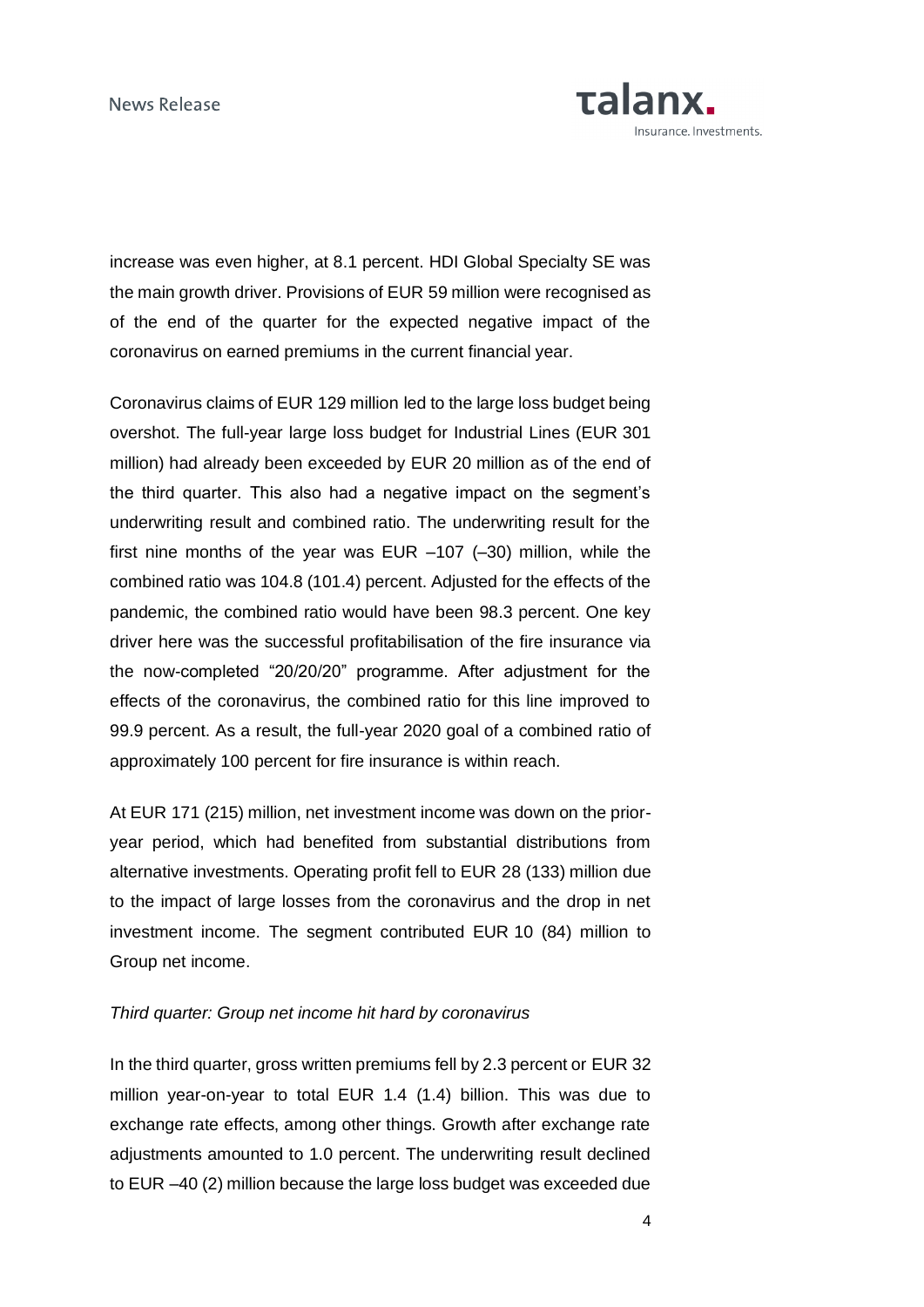

to the coronavirus. In line with this, the combined ratio rose from 99.8 percent to 105.0 percent. Adjusted for the impact of the coronavirus, it would have been 97.8 percent. Net investment income declined to EUR 65 (82) million. Operating profit fell to EUR 10 (65) million, while the segment's contribution to Group net income was EUR 3 (43) million.

# **Retail Germany: "KuRS" programme targets within reach**

The Retail Germany Division was relatively robust in the first nine months of the year despite the headwinds caused by the coronavirus. Gross written premiums fell by 5.8 percent year-on-year to EUR 4,5 (4,7) billion. Operating profit declined by 9.1 percent to EUR 168 (185) million due to coronavirus effects of EUR 28 million and the adjustment made to the bases of calculation to reflect lower interest rates. The "KuRS" modernisation programme continues to make good progress. Leaving aside the impact of the coronavirus, the target operating profit for 2021 of at least EUR 240 million is already coming into range at the end of the current financial year. The division's contribution to Group net income fell to EUR 102 (110) million.

# *Property/Casualty Insurance segment: Clear growth in operating profit*

Gross written premiums in the Property/Casualty Insurance segment fell by 5.1 percent to EUR 1,270 (1,337) million. The driver for this development was the negative net motor vehicle renewal business and a drop in new business caused by the coronavirus. By contrast, the segment's business with small and medium-sized enterprises grew in line with its strategy. The underwriting result improved by 150.1 percent to EUR 45 (18) million despite the impact of the coronavirus thanks to a lower frequency loss ratio year-on-year and the absence of accumulated claims. The overall impact of the coronavirus was limited to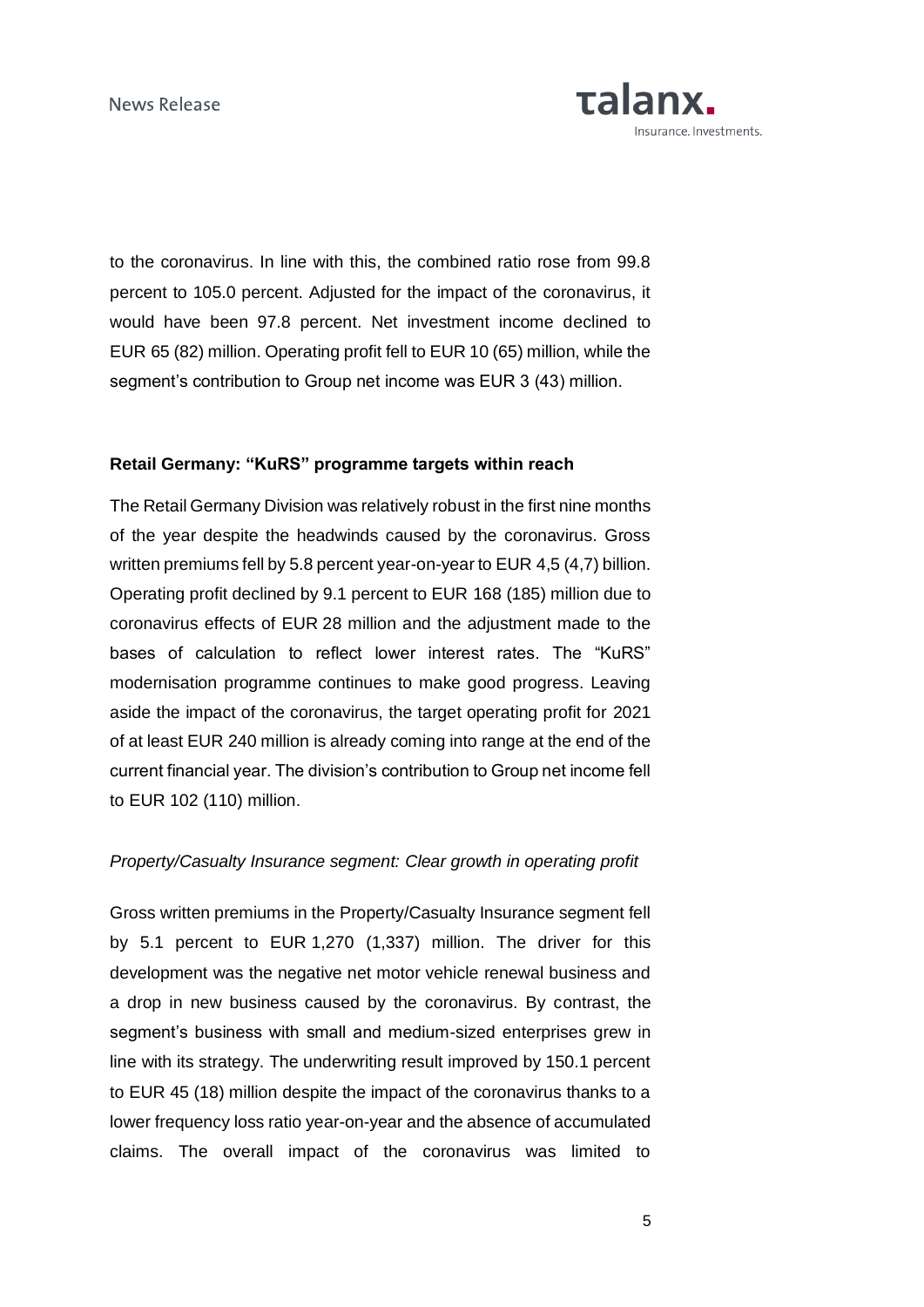

approximately EUR 21 million due to the reinsurance protection in place, among other things.

The combined ratio improved by 2.6 percentage points to 95.8 (98.4) percent, down a further 1.0 percentage points on the first six months of the year. Without the coronavirus and expenditure on the "KuRS" programme – which is now increasingly declining – it would have been 94.2 percent. Net investment income fell by 24.6 percent year-on-year to EUR 64 (85) million. Operating profit jumped by 23.2 percent to EUR 96 (78) million thanks to improved underwriting.

#### *Third quarter: Improved combined ratio*

In the third quarter, gross written premiums fell by 10.3 percent to EUR 265 (295) million as a result of the coronavirus. The underwriting result rose to EUR 23 (8) million. The combined ratio improved by 4.2 percentage points to 93.6 (97.8) percent. Adjusted for coronavirus effects and the costs of the "KuRS" modernisation programme, the combined ratio was 92.9 (95.7) percent. Net investment income fell by 19.5 percent to EUR 25 (31) million. Operating profit climbed 71.2 percent to EUR 42 (24) million.

*Life Insurance segment: Lower premium income – profit-driven underwriting policy*

Premium income in the Life Insurance segment fell by 6.1 percent to EUR 3.2 (3.4) billion due to the impact of the coronavirus and our strictly profit-driven underwriting policy. Branch office closures by banks and companies' reluctance to take out occupational pension insurance policies had an impact here. The pandemic is estimated to have pushed down premium income by approximately EUR 150 million. In addition, a highly restrictive approach was adopted to single-premium business offerings so as not to weaken the portfolio and hence the capital base.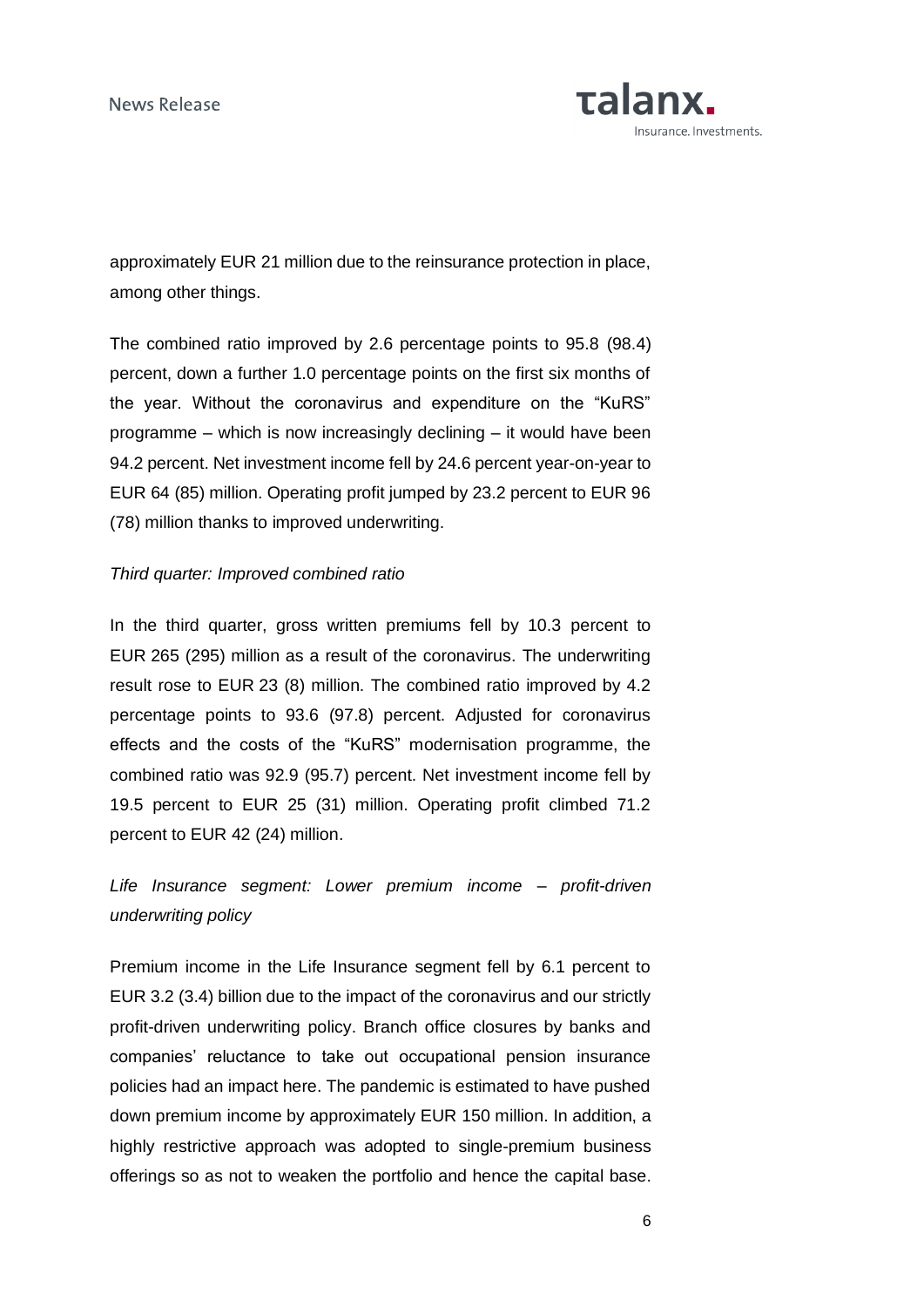

The underwriting result declined over the financial year to date to EUR –1.3 (–1.1) billion. Net investment income improved by 13.1 percent to EUR 1.4 (1.2) billion. This was mainly due to the increased realisation of hidden reserves to finance the *Zinszusatzreserve* and the active exploitation of market opportunities caused by the temporary capital market turbulence. Operating profit dropped to EUR 72 (107) million as a result of the coronavirus.

# *Third quarter: Coronavirus impacts operating profit*

In the third quarter, gross written premiums in the Life Insurance segment fell by 5.7 percent to EUR 1.0 (1.1) billion. The underwriting result deteriorated to EUR –675 (–445) million. Net investment income improved by 47.0 percent to EUR 719 (489) million. Operating profit declined to EUR 32 (36) million due to the coronavirus.

# **Retail International: Higher operating profit after adjustment for exchange rate effects**

In the Retail International Division, the coronavirus pandemic initially had a positive effect on the underwriting result (EUR 72 million) due to lower loss frequencies for motor vehicle insurance. However, the decline in premium volumes caused by the virus is expected to negatively affect the underwriting result in 2021, after a significant time lag. Provisions of EUR 35 million have been recognised for coronavirus effects in the current year, impacting the combined ratio by 1.4 percentage points.

Gross written premiums fell by 11.0 percent year-on-year to EUR 4.0 (4.5) billion. Adjusted for exchange rate effects, the drop was a mere 3.9 percent. In Europe, the decrease amounted to 7.9 percent (4.8 percent after adjustment for exchange rate effects), while premium volumes were EUR 3.0 (3.3) billion. By contrast, Turkish company HDI Sigorta lifted its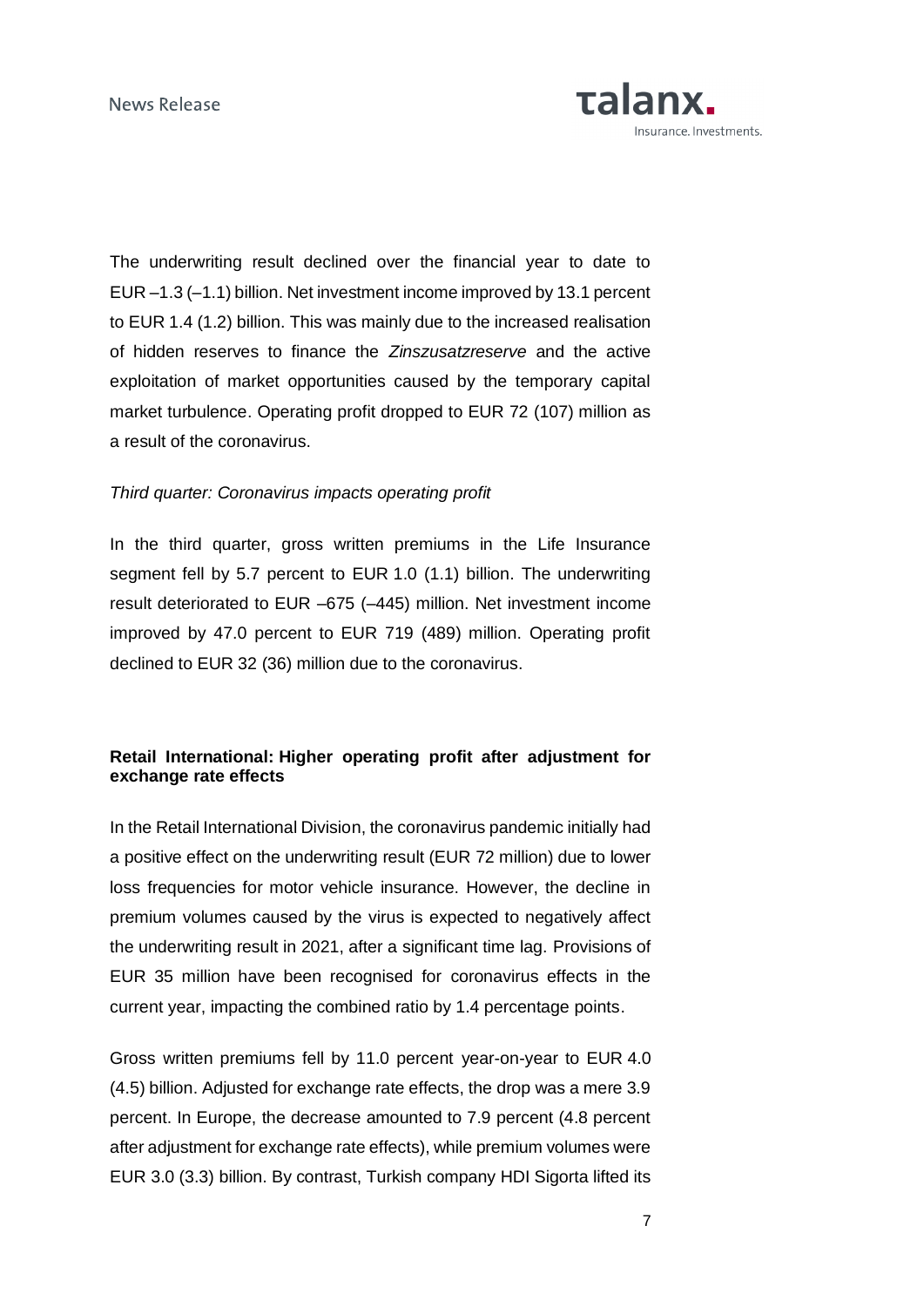

premium volumes by 45.6 percent after adjustment for exchange rate effects, helped by last year's takeover of Ergo Sigorta. In Latin America, premium income fell by 18.7 percent (1.5 percent after adjustment for exchange rate effects) to EUR 1.0 (1.3) billion. In addition to exchange rate effects, this development was largely due to the drop in new motor vehicle policies in Brazil, Mexico and Chile caused by the coronavirus.

Net investment income decreased by 14.3 percent to EUR 245 (286) million. Operating profit fell by 3.0 percent year-on-year to EUR 220 (227) million. Adjusted for exchange rate effects it rose by 3.0 percent. The contribution made by the division to Group net income was 3.8 percent lower, at EUR 127 (132) million.

#### *Third quarter: Slight rise in combined ratio*

In the third quarter, gross written premiums fell by 7.3 percent to EUR 1.3 (1.4) billion. Adjusted for exchange rate effects, they rose by 3.0 percent. The underwriting result dropped to EUR –1 (10) million. The combined ratio was up slightly, at 95.9 (95.0) percent. Net investment income declined by EUR 79 (98) million. Operating profit fell by 21.1 percent to EUR 64 (81) million. The contribution made by the division to Group net income decreased to EUR 38 (47) million. Talanx increased its presence in Italy after the reporting date by making a bolt-on acquisition. It purchased 100 percent of the shares in non-life insurer Amissima Assicurazioni via HDI Assicurazioni.

# **Reinsurance: Coronavirus impacts large loss budget at Property/Casualty Reinsurance by EUR 700 million**

The Reinsurance Division increased its growth in the first nine months of the year despite the coronavirus. Gross written premiums rose by 10.9 percent to EUR 19.3 (17.4) billion. Nevertheless, the high level of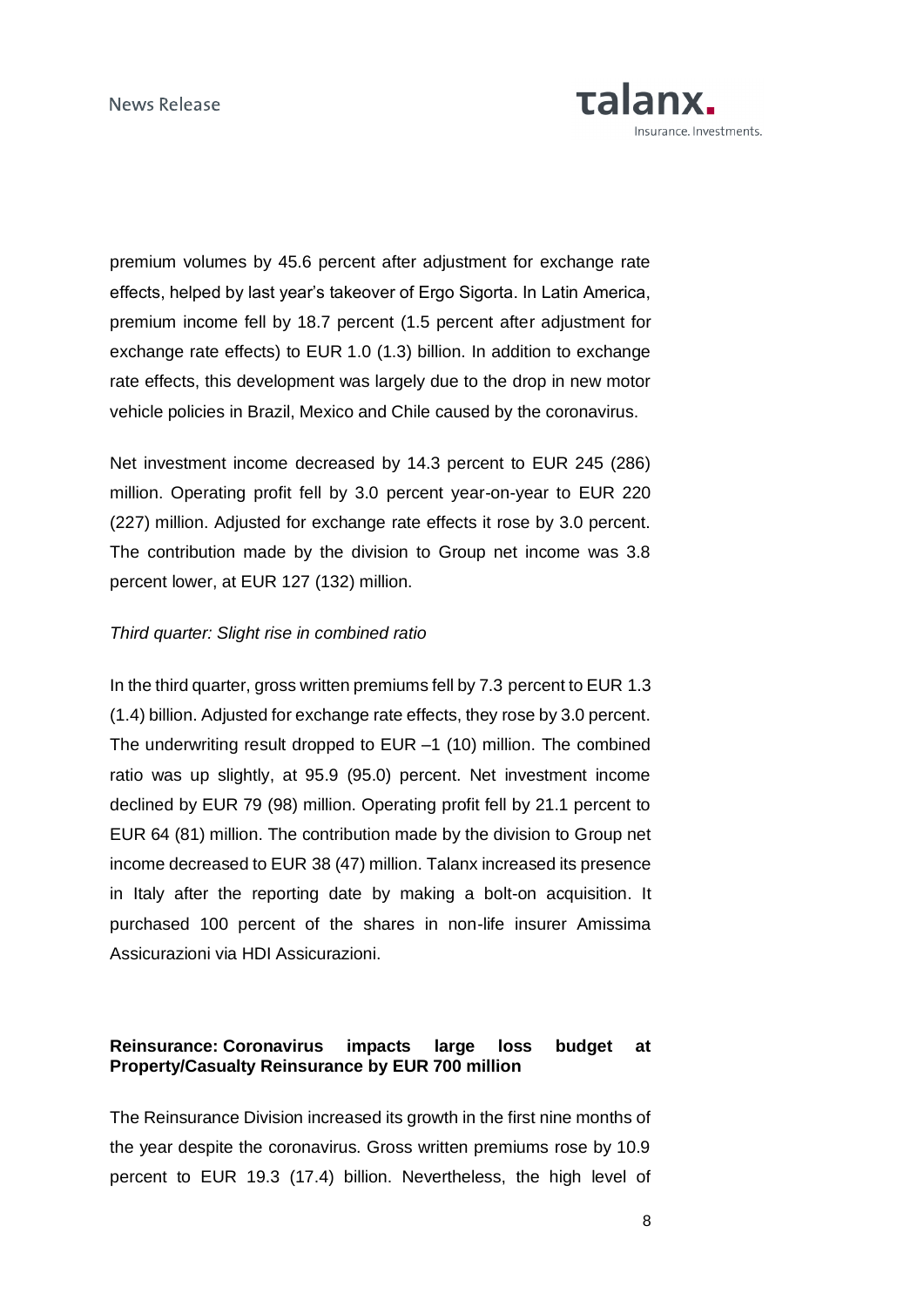

coronavirus claims depressed operating profit by 32.6 percent to EUR 916 (1,359) million and the contribution made by the division to Group net income to EUR 334 (480) million.

# *Property/Casualty Reinsurance segment: Strong premium growth*

The marks left by the measures taken to combat the coronavirus can be seen particularly clearly in the Property/Casualty Reinsurance segment, and especially in the areas of business interruption insurance, commercial credit insurance and event cancellation insurance. In line with this, the coronavirus reserves were increased by a further EUR 100 million in the third quarter to a total of EUR 700 million.

Reinsurance prices and conditions are improving significantly in reaction to current challenges. Gross written premiums rose by 14.5 percent yearon-year to EUR 13.3 (11.7) billion. Adjusted for exchange rate effects, the increase amounted to 15.9 percent. At EUR 1.1 (0.5) billion, net large losses were twice as high as in the comparative period and also substantially exceeded the pro rata large loss budget figure for the ninemonth period of EUR 750 million.

The underwriting result declined to EUR –187 (89) million. The combined ratio was 101.4 (98.7) percent. Net investment income fell by 11.3 percent to EUR 725 (817) million. Operating profit amounted to EUR 606 (887) million.

In the third quarter, gross written premiums rose by 9.7 percent to EUR 4.2 (3.8) billion. The underwriting result improved to EUR 0 (–84) million. The combined ratio declined to 99.6 (102.2) percent. Net investment income fell by 16.9 percent to EUR 256 (308) million. Operating profit was EUR 307 (226) million.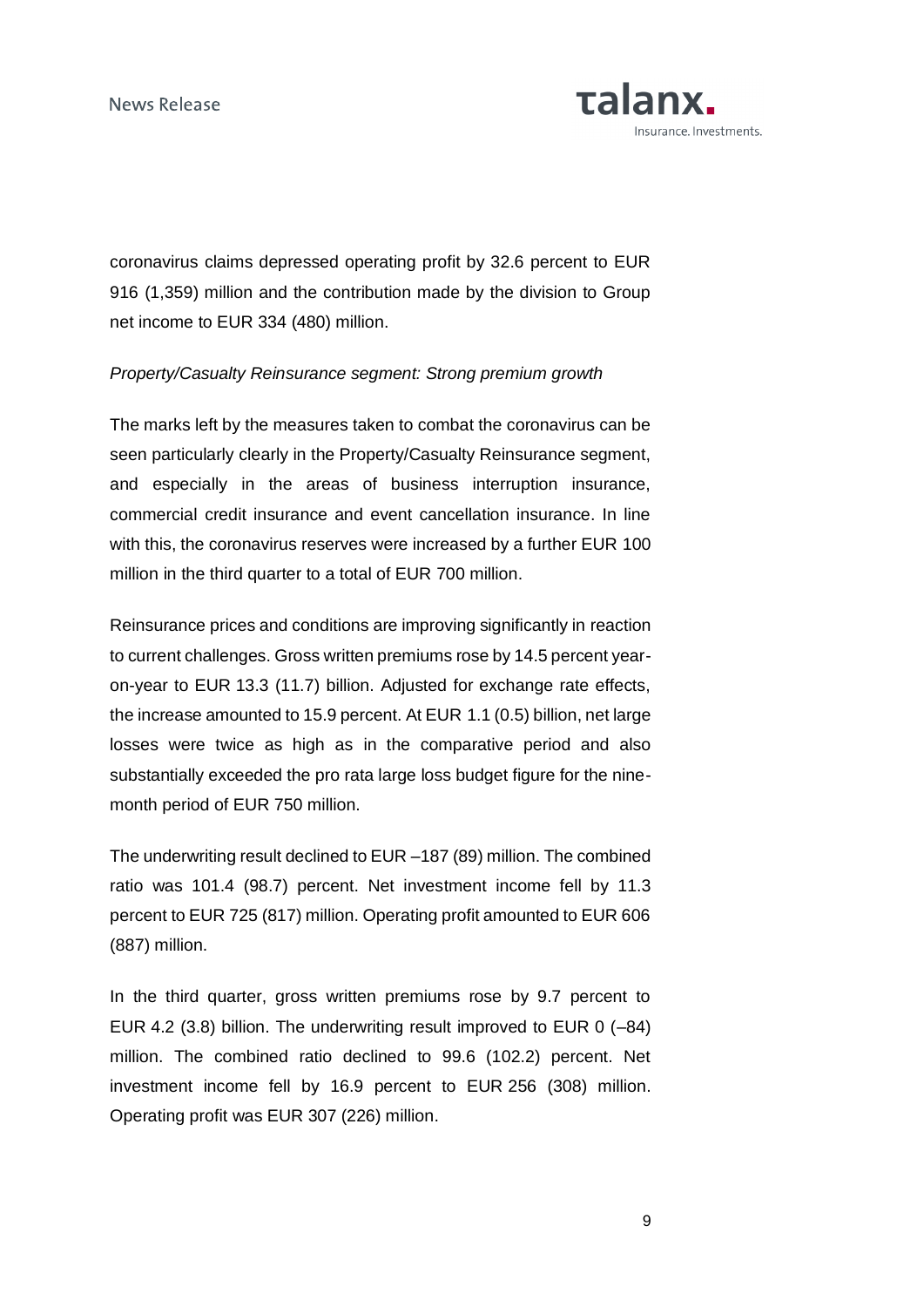

# *Life/Health Reinsurance segment: Coronavirus effects of EUR 160 million*

Premium income in Life/Health Reinsurance rose by 3.6 percent in the first nine months of the year to EUR 5.9 (5.7) billion. Adjusted for exchange rate effects, growth amounted to 5.0 percent. Coronavirus claims expenses, which had totalled EUR 63 million as of the first half of the year, amounted to EUR 160 million following the addition of the third quarter but remained within expectations. A large proportion of the claims relate to cases of sickness and death in the USA. The underwriting result declined to EUR -421 (-275) million. Operating profit fell by 34.4 percent to EUR 309 (472) million.

In the third quarter, gross written premiums rose by 4.3 percent to EUR 2.0 (1.9) billion. The underwriting result fell to EUR –137 (–65) million. Net investment income declined to EUR 141 (162) million. Operating profit dropped to EUR 100 (190) million.

# **Outlook for 2020: Group net income clearly above EUR 600 million**

Talanx is now in a position to issue a forecast for 2020 and 2021, based on the results for the first nine months of the year and a better visibility of the effects of the coronavirus.

It is expecting gross premiums to rise by roughly 5 percent in full-year 2020 compared to 2019 after adjustment for exchange rate effects. The net return on investment under the IFRSs is likely to be approximately 2.9 percent including realised gains. Group net income is expected to be clearly above EUR 600 million. This should correspond to a return on equity of approximately 6 percent, approaching Talanx's strategic goal of a minimum of 800 base points above the risk-free rate despite the impact of the coronavirus. The earnings target assumes that large losses in the fourth quarter will be within the expected range and that the coronavirus pandemic does not lead to any renewed turbulence on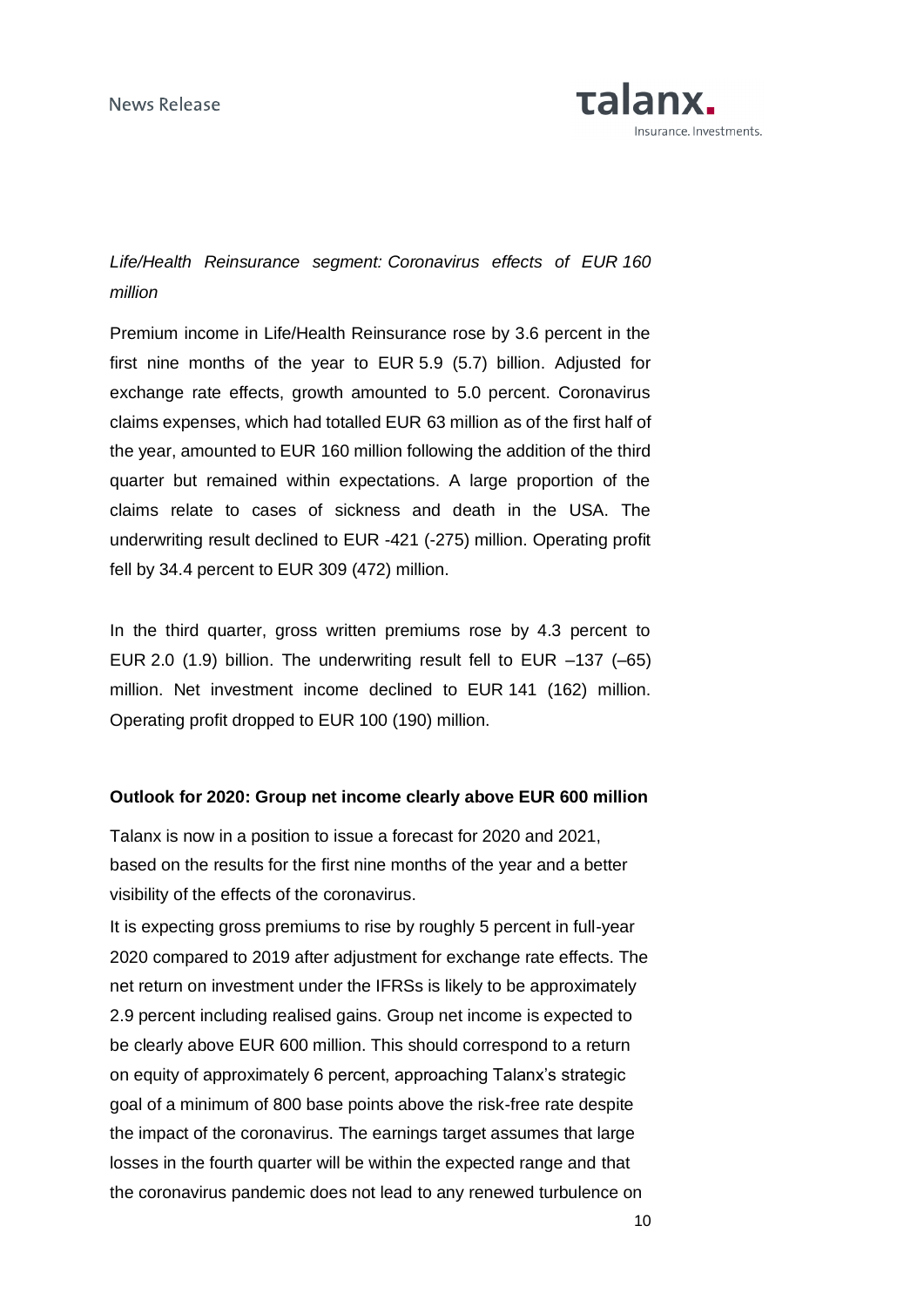

the capital markets. Subject to the approval of the supervisory authorities, Talanx is aiming to pay a dividend for 2020 at the prior-year level of EUR 1.50 per share. In principle, the Group's policy is to pay out 35 percent to 45 percent of its net income under the IFRSs as dividends.

#### **Outlook for 2021: Group net income of EUR 800–900 million**

Talanx is also publishing for the first time an earnings outlook for financial year 2021 together with its results for the first nine months of the current year. It is assuming premium growth of approximately 5 percent compared with 2020; this is likely to be attributable solely to premium increases in the Industrial Lines and Reinsurance Divisions. By contrast, the Group is expecting premiums in its Retail Divisions to decline due to delayed coronavirus effects and to exchange rate effects in its foreign business. The net return on investment under the IFRSs is forecast to be approximately 2.5 percent, with the even lower interest rate environment impacting Group net income by roughly EUR 25 million compared to 2020. Talanx is expecting Group net income to be in the range of EUR 800–900 million. This should correspond to a return on equity of between 7.5 and 8.5 percent, which would be achieving or close to achieving our strategic minimum target.

As usual, the targets for financial year 2021 are subject to the proviso that no turbulence occurs on the currency and capital markets and that large losses are in line with expectations.

The Group is continuing to pursue its medium-term targets for the period up to financial year 2022, and especially average annual growth in earnings per share of at least 5 percent compared with the original target of EUR 850 million for financial year 2018.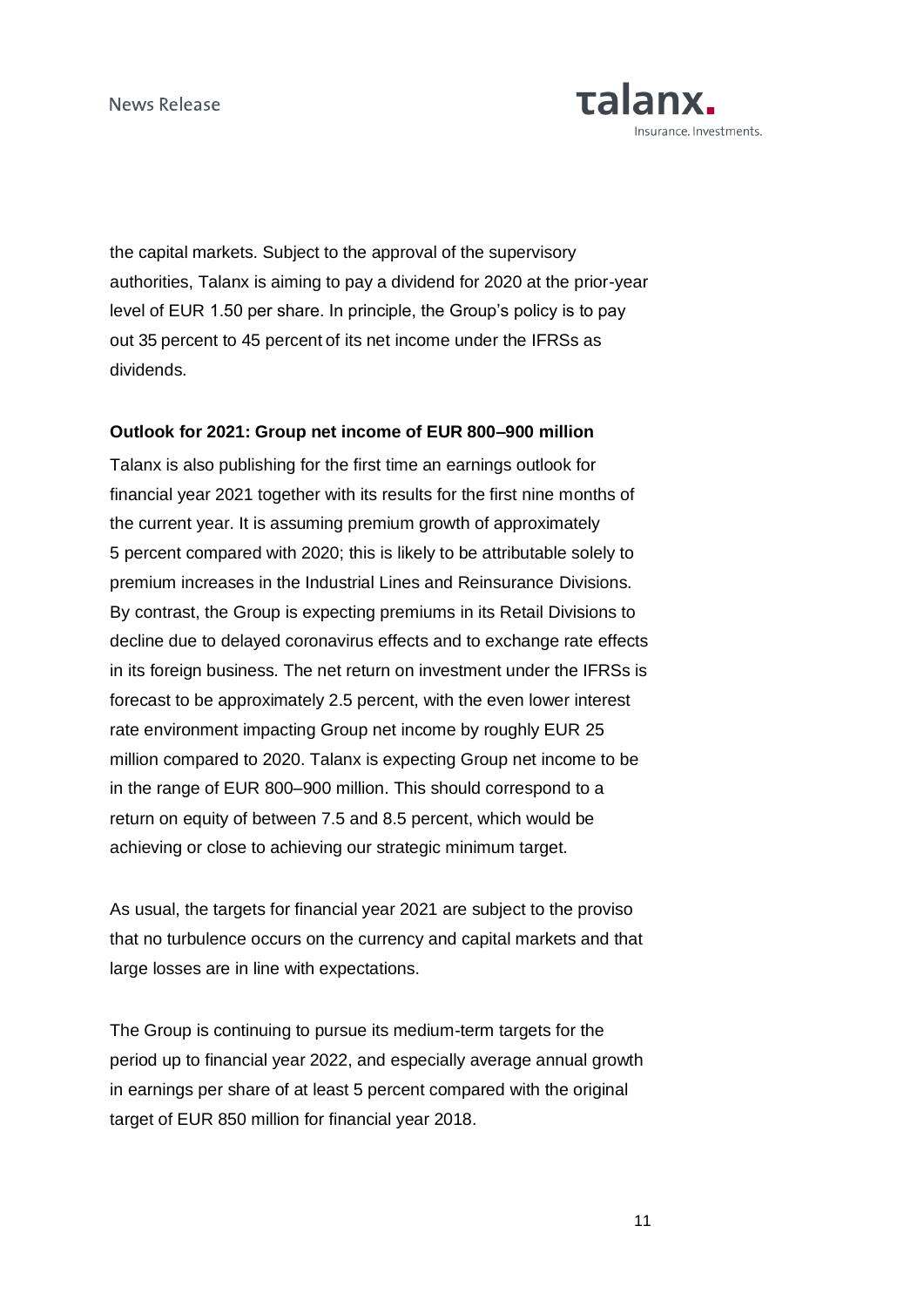

# **Key figures from the Talanx Group income statement, 9M 2020, consolidated (IFRS)**

| <b>EUR</b> million                                                                                          | 9M 2020 | 9M 2019 | $+/-$       |
|-------------------------------------------------------------------------------------------------------------|---------|---------|-------------|
| Gross written premiums                                                                                      | 31,907  | 30,325  | $+5.2%$     |
| Net premiums earned                                                                                         | 25,301  | 24,186  | $+4.6%$     |
| Combined ratio for property/casualty<br>primary insurance and property/casualty<br>reinsurance <sup>1</sup> | 100.7%  | 98.5%   | $+2.2$ ppts |
| Net investment income                                                                                       | 3,059   | 3,156   | $-3.1\%$    |
| Operating profit/loss (EBIT)                                                                                | 1,291   | 1,863   | $-30.7%$    |
| Group net income (after non-controlling<br>interests)                                                       | 520     | 742     | $-30.0\%$   |
| Return on equity <sup>2</sup>                                                                               | 6.8%    | 10.4%   | $-3.6$ ppts |

# **Key data from the Talanx Group income statement for Q3 2020, consolidated (IFRS)**

| <b>EUR million</b>                                                                                          | Q3 2020 | Q3 2019 | $+/-$       |
|-------------------------------------------------------------------------------------------------------------|---------|---------|-------------|
| Gross written premiums                                                                                      | 9,901   | 9,461   | $+4.7%$     |
| Net premiums earned                                                                                         | 8,555   | 8,269   | $+3.5%$     |
| Combined ratio for property/casualty<br>primary insurance and property/casualty<br>reinsurance <sup>1</sup> | 99.7%   | 100.4%  | $-0.7$ ppts |
| Net investment income                                                                                       | 1,274   | 1,170   | $+8.9%$     |
| Operating profit/loss (EBIT)                                                                                | 546     | 619     | $-11.8%$    |
| Group net income (after non-controlling<br>interests)                                                       | 194     | 265     | $-26.7%$    |
| Return on equity <sup>2</sup>                                                                               | 7.6%    | 10.7%   | $-3.1$ ppts |

1) Including net interest income on funds withheld and contract deposits.

2) The ratio of annualised net income for the reporting period excluding non-controlling interests to average shareholders' equity excluding non-controlling interests.

[Full documents relating to the quarterly statement](https://www.talanx.com/investor-relations/presentations-and-events/disclosure/2020.aspx?sc_lang=de-DE)

[Financial calendar](http://www.talanx.com/investor-relations/finanzkalender/termine.aspx)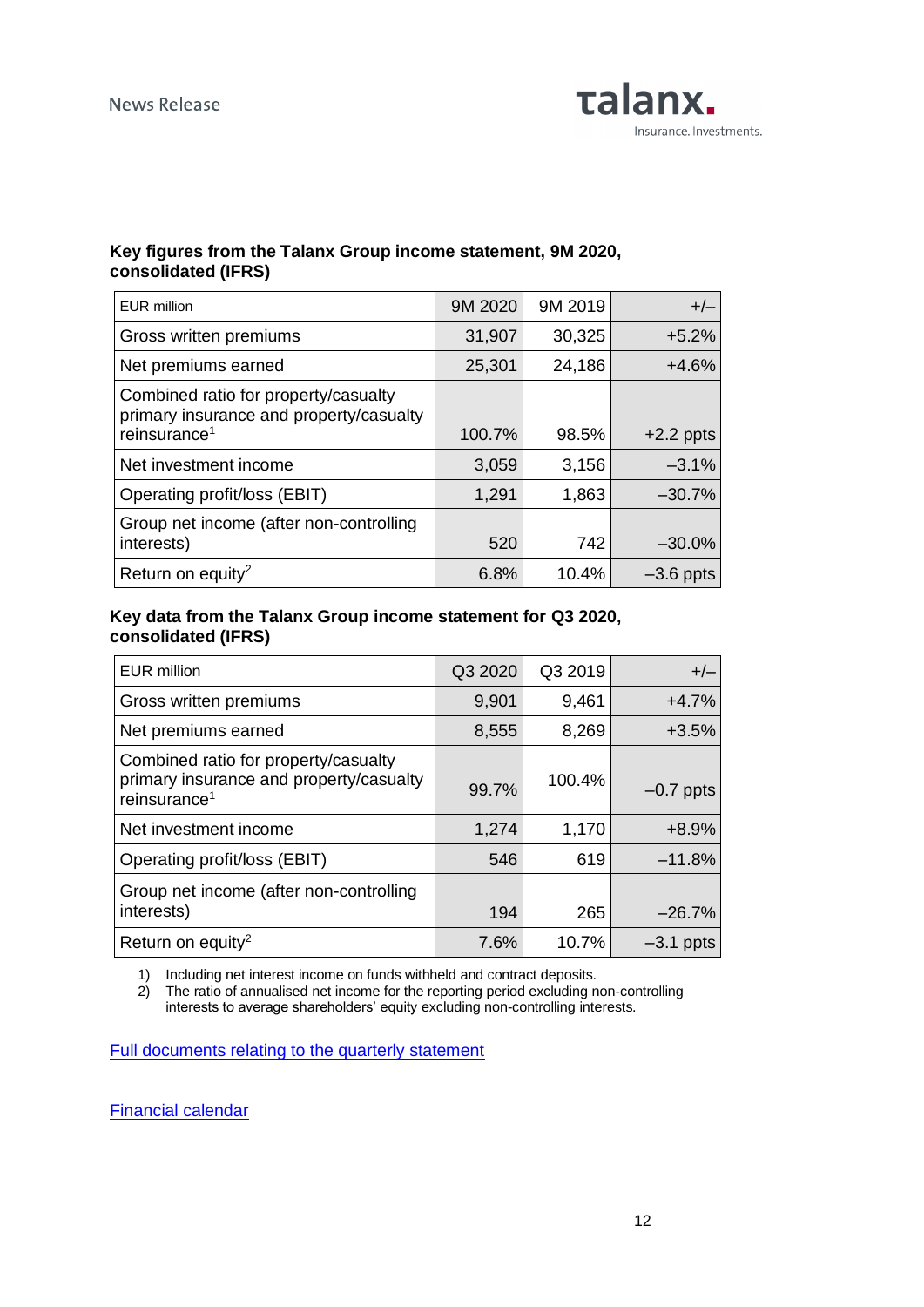

#### **About Talanx**

Talanx is a major European insurance group with premium income of EUR 39.5 billion (2019) and roughly 23,000 employees worldwide. Based in Hannover, Germany, the Group is active in more than 150 countries. Talanx is a multibrand provider with a focus on B2B insurance. Its industrial insurance and retail business in Germany and abroad is operated under the HDI brand, which has a rich tradition stretching back about 120 years. Other Group brands include Hannover Re, one of the world's leading reinsurers; the bancassurance specialists Targo insurers, PB insurers and neue leben; and Polish insurer Warta. Ampega, one of Germany's largest asset management companies, manages the Talanx Group's assets and is also an experienced provider of asset management solutions for non-group institutional investors. Rating agency Standard & Poor's has awarded the Talanx Primary Insurance Group a financial strength rating of A+/stable ("strong") and the Hannover Re Group one of AA–/stable ("very strong"). Talanx AG is listed on the Frankfurt Stock Exchange, where it is a member of the SDAX, and on the Hannover and Warsaw stock exchanges (ISIN: DE000TLX1005, German Securities Code: TLX100, Polish Securities Code: TNX).

*Talanx – Together we take care of the unexpected and foster entrepreneurship*

For further information, please see [www.talanx.com.](http://www.talanx.com/) 



Current photographs and company logos are available at [https://mediathek.talanx.de.](https://mediathek.talanx.de/)

#### For **media enquiries** please contact:

| Andreas Krosta | Tel.: +49 511-3747-2020           |
|----------------|-----------------------------------|
|                | E-mail: andreas.krosta@talanx.com |
| Dr Anton Notz  | Tel.: +49 511-3747-2094           |
|                | E-mail: anton.notz@talanx.com     |

# For **investor relations enquiries** please contact:

| Carsten Werle, CFA    | Tel.: +49 511-3747-2231           |
|-----------------------|-----------------------------------|
|                       | E-mail: carsten.werle@talanx.com  |
| <b>Bernt Gade</b>     | Tel.: +49 511-3747-2368           |
|                       | E-mail: bernt.gade@talanx.com     |
| <b>Carsten Fricke</b> | Tel.: +49 511-3747-2291           |
|                       | E-mail: carsten.fricke@talanx.com |